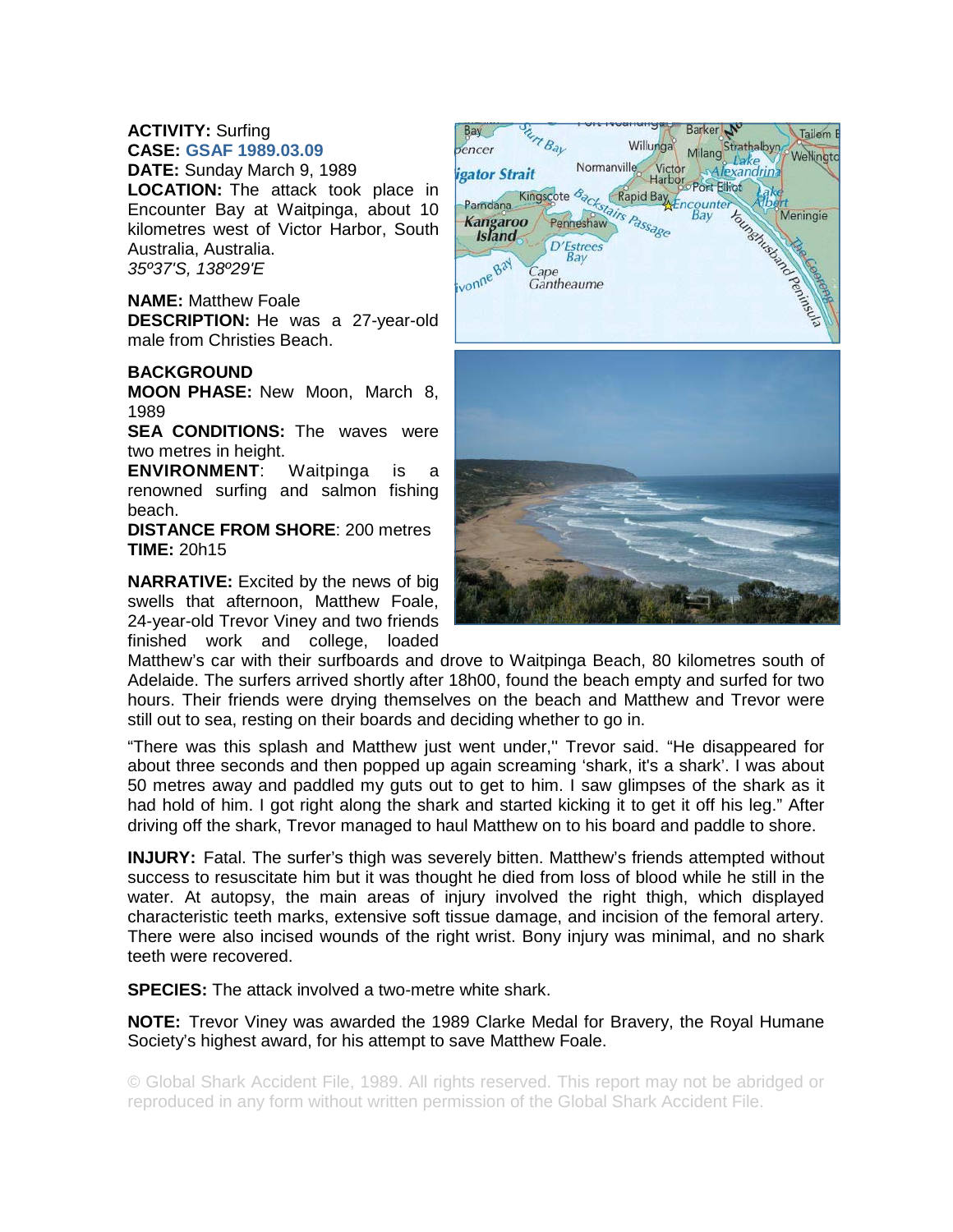**SOURCES:** The Advertiser, March 10, 1989, page 1 and September 14, 1989, page 3; The Valley Independent, March 11, 1989; Courier-Mail, March 11, 1989; Alan Sharpe, page 127; John West, ASAF

**CASE INVESTIGATOR:** Phil Kemp, GSAF

## Surfer dies from shark attack

**ADELAIDE, Australia**  $(AP) - A$  surfer was killed after a shark dragged him from his board while bathers watched in horror at a popular South Australia beach, police said.

Police said the Matthew Foale, 27, died as his friend towed him 200 yards to the beach. The attack came while the two men surfed off Waitpinga Beach, 50 miles south of Adelaide.

Police said Foale was dangling his leg in the water when the shark grabbed it and dragged<br>him underwater.

> *The Valley Independent Saturday, March 11, 1989*

© Global Shark Accident File, 1989. All rights reserved. This report may not be abridged or reproduced in any form without written permission of the Global Shark Accident File.